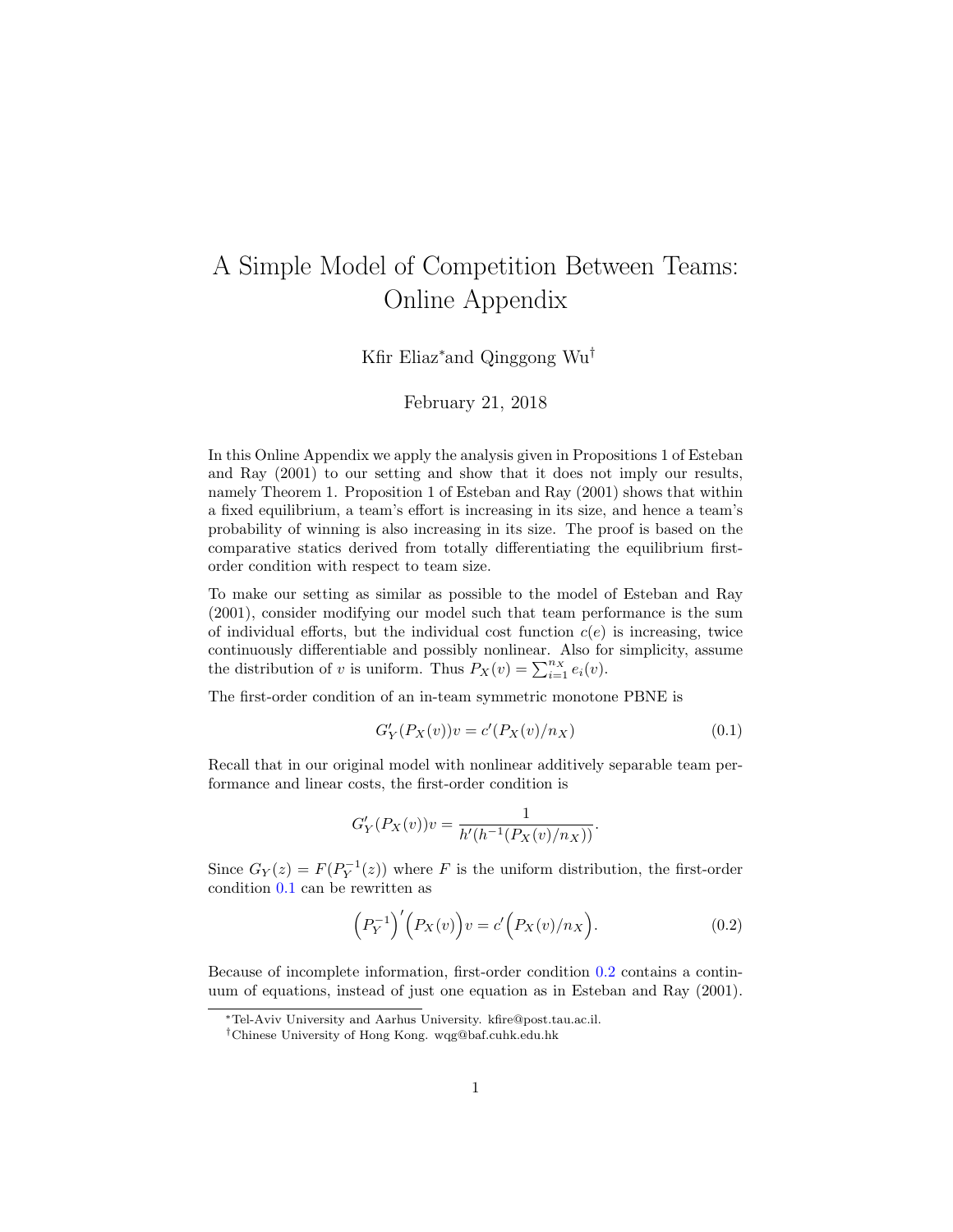The approach analogous to [Esteban and Ray](#page-2-0) [\(2001\)](#page-2-0) would be to totally dif-ferentiate [0.2](#page-0-1) with respect to  $n<sub>X</sub>$  for every v. However, naively doing this is mistaken because as  $n<sub>X</sub>$  changes the total number of participants in the competition changes so the competition changes fundamentally. Consequently, we get across-equilibria comparative statics instead of the intended within-equilibrium exercise.<sup>[1](#page-0-2)</sup>

To derive within-equilibrium comparative statics in our framework, suppose  $N = n_B + n_S$  is fixed. For any  $n \in (0, N)$  let  $(P_{(n)}, P_{(N-n)})$  be the solution to the boundary value problem given by

$$
(P_{(N-n)}^{-1})'(P_{(n)}(v))v = c'(P_{(n)}(v)/n)
$$

$$
(P_{(n)}^{-1})'(P_{(N-n)}(v))v = c'(P_{(N-n)}(v)/(N-n))
$$

$$
P_{(N-n)}(1) = P_{(n)}(1),
$$

$$
\min\{P_{(N-n)}^{-1}(0), P_{(n)}^{-1}(0)\} = 0.
$$

 $(P_{(n)}, P_{(N-n)})$  is unique for any n by the proof of Lemma 2. Clearly,  $(P_{(n)}, P_{(N-n)}) =$  $(P_B, P_S)$  whenever  $n_B = n$  and  $n_S = N - n$ . Fixing v, wherever  $P_{(n)}(v)$  is continuous in  $n$  denote

$$
p_{(n)}(v) := \lim_{\epsilon \to 0} \frac{P_{(n+\epsilon)}(v) - P_{(n)}(v)}{\epsilon}.
$$

The result along the same aline as Proposition 1 of [Esteban and Ray](#page-2-0) [\(2001\)](#page-2-0) would be that  $p_{(n)}(v) \geq 0$  for any  $n \in (0, N)$  if c is convex. If this result holds then clearly  $P_{(n_B)}(v) > P_{(n_S)}(v)$  for any  $v \in (0,1)$  and hence the bigger team wins with higher probability.

To conduct this comparative statics exercise, denote  $Q_{(n)}(x) := (P_{(N-n)}^{-1})'(x)$ and

$$
q_{(n)}(x) := \lim_{\epsilon \to 0} \frac{Q_{(n+\epsilon)}(x) - Q_{(n)}(x)}{\epsilon}
$$

.

Differentiating this equation with respect to  $n$  yields

$$
q_{(n)}\Big(P_{(n)}(v)\Big)p_{(n)}(v)v = c''\Big(P_{(n)}(v)/n\Big)\Big(\frac{1}{n}p_{(n)}(v) - \frac{1}{n^2}P_{(n)}(v)\Big).
$$

<sup>1</sup>[Esteban and Ray](#page-2-0) [\(2001\)](#page-2-0) does not have this issue because in their setting each team's first-order condition depends only on its own size and the total effort from all teams, but does not explicitly depend on sizes of other teams.